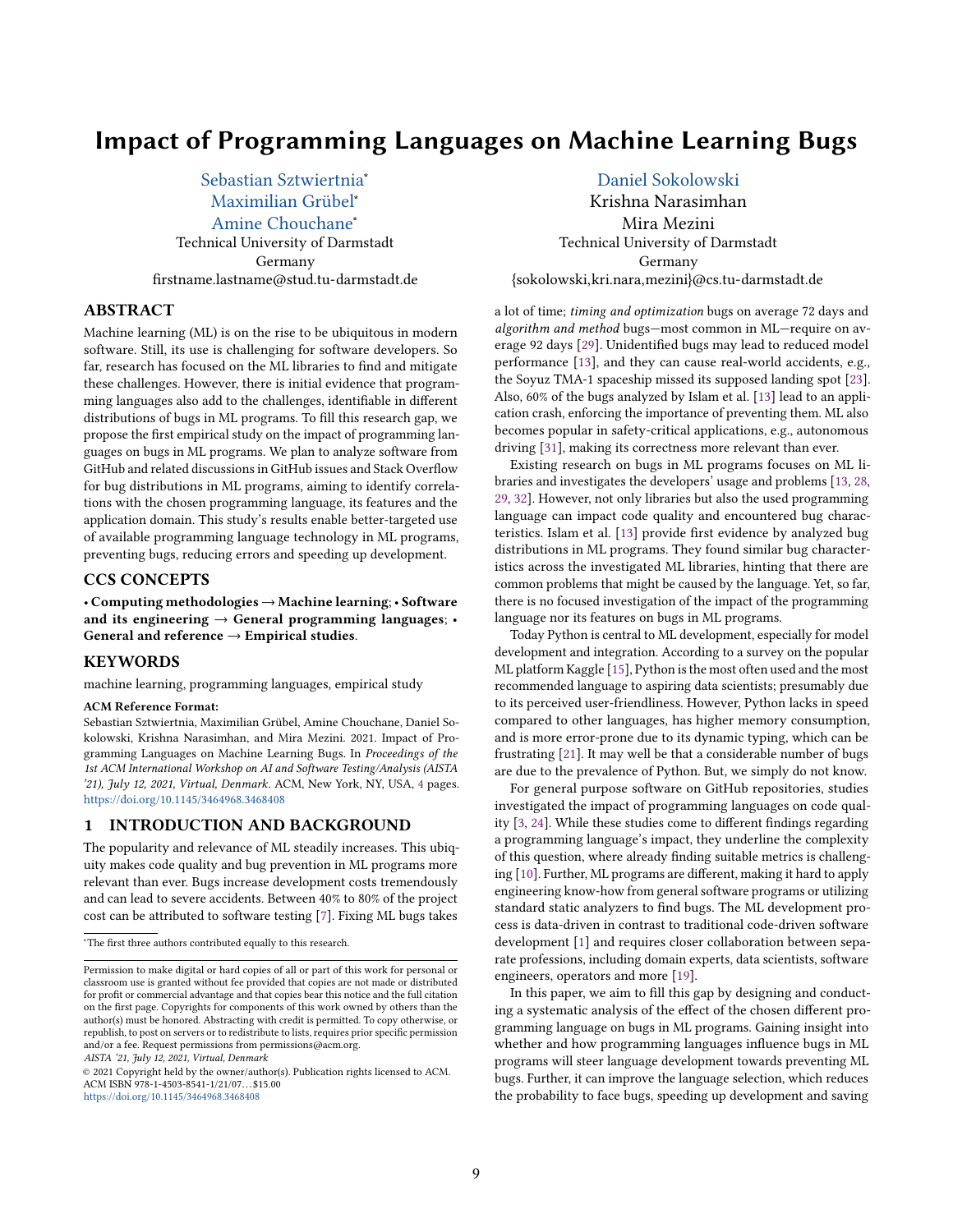cost. Also, the ML community can benefit as a whole by receiving tools and features better tailored to their needs.

Therefore, in this paper:

- We propose an empirical study on bugs in ML programs on GitHub and Stack Overflow [\(§2\)](#page-1-0), correlating bug distributions with (1) the chosen programming language, (2) the application domain, and (3) the programming language's features.
- We present initial evidence for our research objectives [\(§3\)](#page-2-0).
- We analyze the potential impact of our study, enabling better application of programming languages to ML programs [\(§4\)](#page-2-1).

# <span id="page-1-0"></span>2 INVESTIGATING THE PROGRAMMING LANGUAGE IMPACT ON ML BUGS

To shed light on the impact of programming languages on bug characteristics in ML programs, we propose to study existing ML programs on GitHub and related problem discussions in GitHub issues and Stack Overflow questions and answers. We first ask:

<span id="page-1-1"></span>RQ1: Do the bug characteristics depend on the chosen programming language? We assess whether the problems and peculiarities in the data can be attributed to the chosen programming language. We expect that the bug characteristics of ML programs can be grouped into significantly different clusters, which are mapped to their programming languages. Then we ask:

<span id="page-1-2"></span>RQ2: Does the application domain influence the bug characteristics within a chosen programming language? To achieve guidance in choosing the right language, we aim to identify whether the application domain, e.g., computer vision or email filtering, correlates with the bug characteristics. In case, we provide evidence that future research on languages for ML must consider the application domain. Otherwise, likely, language improvements for one domain generalize well to other domains. To further detail, we ask:

<span id="page-1-4"></span>RQ3: Are differences in the bug distribution explainable by the features of the chosen programming language? We assess bugs present in one language but unlikely in another and analyze correlations with the languages' features. This includes finding misuses of features and identifying the lacking features to prevent bugs. As Python is the most common ML language, we especially expect to find bugs that could be prevented by features available in other languages that are absent in Python.

#### <span id="page-1-3"></span>2.1 Impact of the Language Choice

To answer [RQ1,](#page-1-1) we first collect a sufficiently big dataset from Stack Overflow and GitHub, common sources for such studies [\[3,](#page-3-10) [11,](#page-3-15) [13,](#page-3-3) [24,](#page-3-11) [33\]](#page-3-16). Stack Overflow is a questions and answers platform for developers seeking help with programming problems. Its tagging system assigns a programming language to each question, making it easy to extract data. GitHub is a hosting platform for code repositories. Like Stack Overflow, GitHub has a tagging system for programming languages and a public API to download the data.

First, we download all GitHub repositories by using the same methodology as Gonzalez et al. [\[11\]](#page-3-15) as it resulted in a sufficient amount of repositories (4.524) and excludes irrelevant repositories such as tutorials, homework assignments, etc. Stack Overflow questions and answers related to ML projects are gathered using the methodology of Islam et al. [\[13\]](#page-3-3). In this study, we focus on Python, C++, JavaScript, Java, R and Go as these are the main programming languages represented in the data of Gonzalez et al. [\[11\]](#page-3-15). We are

aware of programming languages offering ML capabilities inherently, e.g., Julia and Swift. Due to these special capabilities, we suspect an impact on bug distributions that is too unique to compare to the prior mentioned general-purpose languages. Therefore, we do not include Swift and Julia in our proposed study.

In the next step, we will apply the pre-processing procedure proposed by Islam et al. [\[13\]](#page-3-3), filtering and labeling the data. We reduce the data to bug-related content by selecting only the GitHub commits whose message includes "fix". For GitHub issues and Stack Overflow questions and answers, we will filter by keywords, too, extracting all posts containing "bug", "error" or "fail". For our study, the bug type, bug effect, root cause and programming language are the necessary attributes that we will extract. To categorize bugs, we will use the taxonomy of Beizer [\[2\]](#page-3-17), also used by Islam et al. [\[13\]](#page-3-3).

In the analysis phase, we identify the distributions of bug characteristics for each programming language. To compare the discrete distributions pairwise, we will use the Kolmogorov-Smirnov test (KS test) [\[18\]](#page-3-18). It prevents the unjustified assumption of normal distribution and comparing means, in contrast to the t-test statistic used by Islam et al. [\[13\]](#page-3-3). We chose the significance level  $\alpha = 5\%$ .

For instance, for the characteristic bug type, we will find the language pairs that have significantly different occurrence of these bugs. Finding these differences would support our hypothesis that the choice of the programming language impacts the correctness of ML programs. Also, the findings can indicate which languages are better suited for the development of ML-related applications as their choice is likely to reduce the number of bugs.

#### 2.2 Impact of the Application Domain

To answer [RQ2,](#page-1-2) we reuse the dataset collected in [§2.1.](#page-1-3) However, for the analysis of the application domain's impact, we add the application domain attribute by tagging the data accordingly. Based on Shinde and Shah [\[27\]](#page-3-19) we will categorize into the five domains Computer Vision, Prediction, Semantic Analysis, Natural Language Processing and Information Retrieval.

The analysis will follow the same procedure as in [§2.1,](#page-1-3) however, we now test the impact of the application domain on the observed bug characteristics distribution instead of the programming language. We apply the KS test to each pair of domains across all programming languages and within each language. This obtains the domain pairs with significantly different bug characteristics across all languages and separately for each programming language.

If we observe that bug distributions are significantly different between domains across languages, we show that programming language research for ML must take the application domains into account. If the insights differ for the programming languages, we find the languages that are least and most error-prone for each investigated domain. This would illustrate that an ML project's language selection should take the application domain into account and provides qualified guidance during this process.

#### 2.3 Impact of Programming Language Features

To answer [RQ3,](#page-1-4) we reuse the dataset from [§2.1](#page-1-3) and combine it with a dataset of programming language features available in each of the investigated languages. Based on [\[8\]](#page-3-20), we propose using the taxonomy introduced by Jordan et al. [\[14\]](#page-3-21) with the addition of the class of programming language. This taxonomy includes type checking,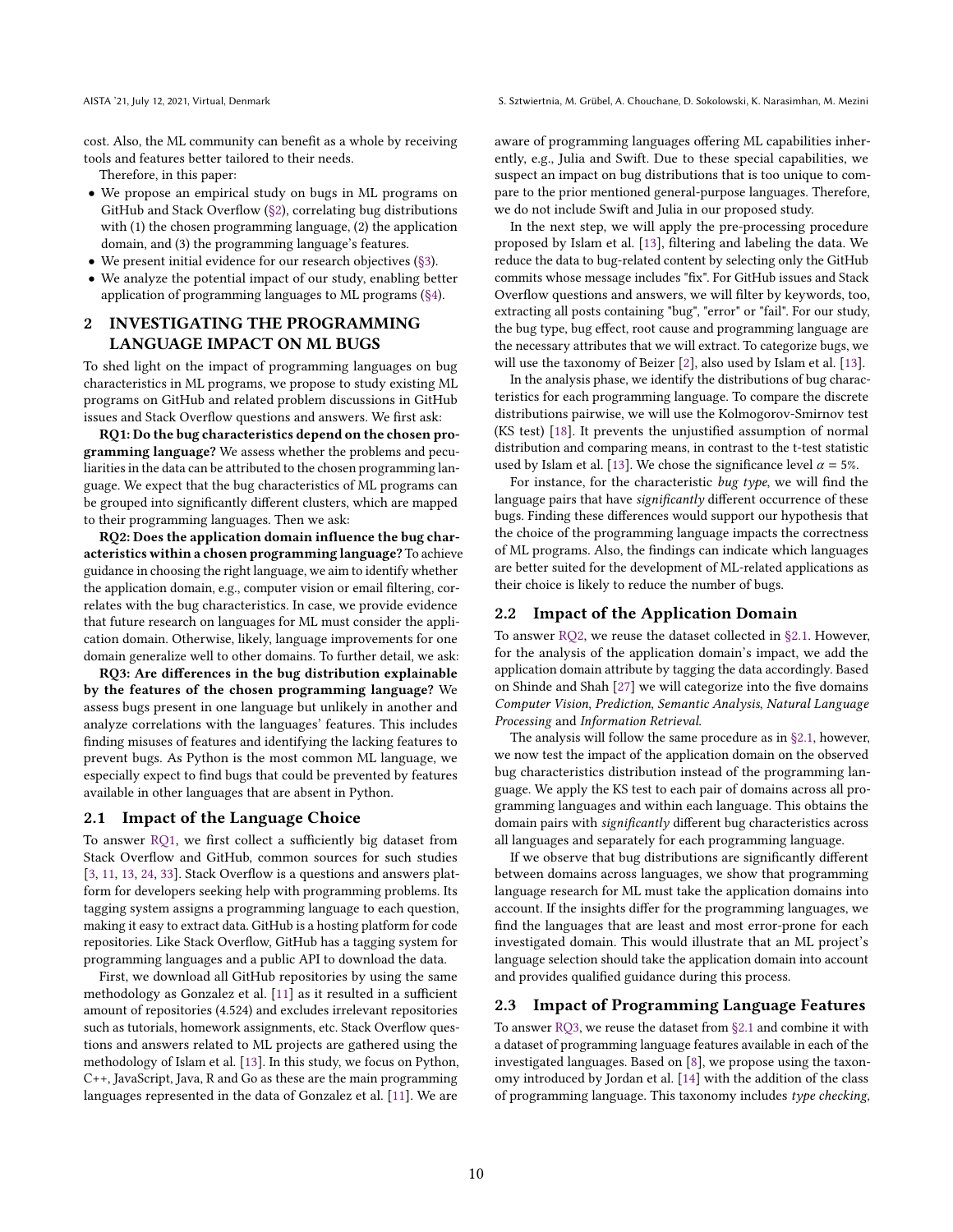state cell assignment, state cell deletion, high order types, single assignment, modularity unit, functions and interactive input/output. These features are complemented, as described, by the differentiation of programming language classes: scripting language, object-oriented language and functional language based on Scott [\[25\]](#page-3-22). To distinguish between language classes is reasonable as it was found that certain language classes are less prone to error than others [\[24\]](#page-3-11).

In the analysis, we reuse the method used in  $\S$ 2.1, but this time, we assess for each language feature separately the impact of its availability on the bug characteristics distribution. We will find the language features whose availability correlates with the bugs in ML programs. For these, we repeat the KS test for each bug category individually and apply further manual analysis, finding which bugs are prevented by the feature and explanations why.

With the knowledge gained through this study, a set of language features could be found that potentially minimizes bugs in ML programs. This can be used to guide language selection and to shape future language and ML library development, suggesting to support language features that are likely to prevent bugs.

#### <span id="page-2-0"></span>3 INITIAL EVIDENCE

ML Programs Are Different. The development of ML-driven applications does not follow the traditional software development workflow and strongly focuses on data [\[1\]](#page-3-13). Islam et al. [\[13\]](#page-3-3) show that data bugs are most common in ML programs, further supporting that ML faces new problems that do not exist in traditional software development. Additionally, current debugging practices do not support identifying bugs in ML code well [\[32\]](#page-3-7), indicating differences in the bugs and their distribution between ML and non-ML programs. Humbatova et al. [\[12\]](#page-3-23) analyzed projects using popular deep learning frameworks, derive a bug taxonomy and validate it with a user study. While they did not investigate the impact of the used programming language, they give evidence to the relevance and difference of ML bugs. Also, the development of ML programs is different. Traditionally, the software design is secured from unsolicited change, hindering ML data scientists in their exploration [\[26\]](#page-3-24). Data scientists today also rely on informal versioning, consisting of commenting out parts of the code to keep it for later reference [\[16\]](#page-3-25). This approach of exploratory programming leads to new code quality trade-offs [\[4\]](#page-3-26). These insights show that ML programs are different from programs discussed in software engineering so far and, thus, provide evidence that this ML-focused study is needed.

Programming Languages Impact Bug Characteristics. Various studies analyzed code quality based on the programming language choice for general programs by, e.g., relating the language choice to the programs' bug distribution. Ray et al. [\[24\]](#page-3-11) found a correlation between the chosen language and software bug distributions. However, Berger et al. [\[3\]](#page-3-10) could only partly reproduce these results. Programming languages also impact bugs in projects utilizing multiple languages. Kochhar et al. [\[17\]](#page-3-27) showed that the degree of error-proneness changes when specific programming languages are added to a project. In particular, the error-proneness increased when adding C++, Objective-C, Java, TypeScript, Clojure or Scala. This indicates that the languages may have different bug characteristics, providing initial evidence to [RQ1.](#page-1-1) However, detailed insight for ML-related programs is not available yet.

Application Domains Impact Bug Characteristics. Linares-Vásquez et al. [\[20\]](#page-3-28) analyzed the code quality of Java projects for different application domains. They used object-oriented metrics [\[6\]](#page-3-29) as a proxy for code quality and found a negative correlation between antipatterns and object-oriented metrics. Linares-Vásquez et al. [\[20\]](#page-3-28) found that anti-patterns varied across application domains. Further, Islam et al. [\[13\]](#page-3-3) identified that bug patterns in ML programs are different compared to other software domains. This provides initial evidence to [RQ2,](#page-1-2) showing for general programs that their bug characteristics depend on the application domain and that ML programs have different characteristics than non-ML ones. However, a detailed analysis for application domains within ML is missing yet.

Programming Language Features Prevent Bugs. Programming languages differ in their set of supported features. Some of these can reduce the amount of bugs as shown, e.g., for type systems [\[22\]](#page-3-30). In contrast, dynamically typed languages like Python detect these errors at run time, giving less guarantee that a program will work. E.g., Islam et al. [\[13\]](#page-3-3) confirm by identifying that Python is prone to data bugs and that type and shape mismatches are common problems. Programming language research is focused on developing language features preventing the introduction of bugs. For instance, gradual type systems have been explored recently for dynamically typed languages, including Python [\[30\]](#page-3-31) and JavaScript [\[5\]](#page-3-32). E.g., TypeScript is a superset of JavaScript with static type system features and Gao et al. [\[9\]](#page-3-33) observed that it could have prevented 15% of bugs in the investigated code on GitHub. These efforts to prevent common errors by adding a feature to the language give initial evidence to [RQ3.](#page-1-4) However, the relationship between present errors in ML programs and language features is yet to be discovered.

### <span id="page-2-1"></span>4 IMPACT ANALYSIS

The presented study potentially impacts all future ML programs and, due to ML's ubiquity, a huge share of future systems. The improved understanding of the languages' impact and flaws for ML programs can help to select better suiting ones for the faced problem as well as improving the languages themselves. Both potentially improve ML program correctness and eases development, which can speed up ML development and further propel its ubiquity.

In detail, the insights through [RQ1,](#page-1-1) [RQ2](#page-1-2) and [RQ3](#page-1-4) can help already today to identify preferable languages for ML problems from a bug prevention perspective. [RQ2](#page-1-2) guides programming language researchers for ML languages on how central the application domain is for their contributions, i.e., how probable it is that their evaluated improvements generalize to other domains. Further, [RQ2](#page-1-2) and especially [RQ3](#page-1-4) are valuable sources to guide the development of programming languages and libraries for future ML programs. ML library authors can leverage the identified shortcomings and apply language-level solutions as their library APIs themselves usually can be seen as a language within the programming language (an embedded DSL). Even without altering their APIs, library authors can improve their documentation and training through the improved awareness of mishaps not prevented by the language.

Reducing the number of introduced bugs also reduces friction and frustration during the development of ML programs. Thus, based on [RQ2](#page-1-2) and [RQ3,](#page-1-4) easier-to-learn languages may be selected for teaching. This helps the community to grow fast and shapes the shared knowledge and standards within the community.